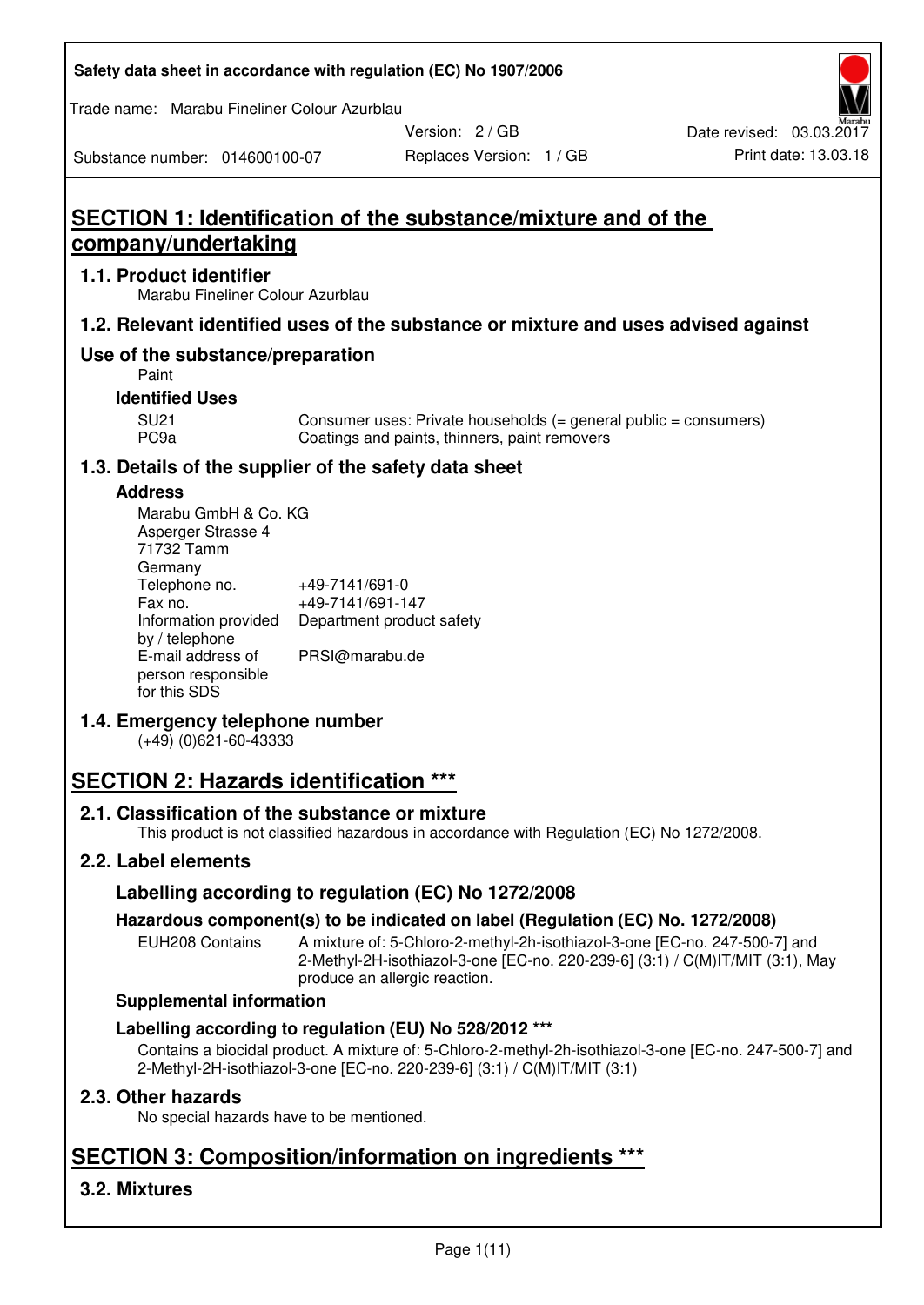| Safety data sheet in accordance with regulation (EC) No 1907/2006                                                                                                 |                                                                                                                       |                              |                                                      |                                                                         |      |                                                  |
|-------------------------------------------------------------------------------------------------------------------------------------------------------------------|-----------------------------------------------------------------------------------------------------------------------|------------------------------|------------------------------------------------------|-------------------------------------------------------------------------|------|--------------------------------------------------|
| Trade name: Marabu Fineliner Colour Azurblau                                                                                                                      |                                                                                                                       |                              |                                                      |                                                                         |      |                                                  |
| Substance number: 014600100-07                                                                                                                                    |                                                                                                                       |                              | Version: 2 / GB                                      | Replaces Version: 1 / GB                                                |      | Date revised: 03.03.2017<br>Print date: 13.03.18 |
|                                                                                                                                                                   |                                                                                                                       |                              |                                                      |                                                                         |      |                                                  |
| <b>Chemical characterization</b><br>Paint based on water                                                                                                          |                                                                                                                       |                              |                                                      |                                                                         |      |                                                  |
| <b>Hazardous ingredients</b>                                                                                                                                      |                                                                                                                       |                              |                                                      |                                                                         |      |                                                  |
| <b>Ethanediol</b><br>CAS No.<br>EINECS no.<br>Registration no.<br>Concentration                                                                                   | $107 - 21 - 1$<br>203-473-3<br>01-2119456816-28<br>$>=$                                                               | 1                            | $\lt$                                                | 10                                                                      | $\%$ |                                                  |
| Classification (Regulation (EC) No. 1272/2008)                                                                                                                    | Acute Tox. 4<br>STOT RE <sub>2</sub>                                                                                  |                              | H302<br>H373                                         |                                                                         |      |                                                  |
| <b>Bronopol (INN)</b><br>CAS No.<br>EINECS no.<br>Concentration                                                                                                   | $52 - 51 - 7$<br>200-143-0<br>$>=$                                                                                    | 0,01                         | $\lt$                                                | 0,1                                                                     | $\%$ |                                                  |
| Classification (Regulation (EC) No. 1272/2008)                                                                                                                    | Eye Dam. 1<br>Skin Irrit. 2                                                                                           |                              | H318<br>H315                                         |                                                                         |      |                                                  |
|                                                                                                                                                                   | STOT SE 3<br>Acute Tox. 4<br>Acute Tox. 4<br>Aquatic Acute 1<br>Aquatic Chronic 1                                     |                              | H335<br>H302<br>H312<br>H400<br>H410                 |                                                                         |      |                                                  |
| Concentration limits (Regulation (EC) No. 1272/2008)                                                                                                              | Aquatic Acute 1<br>Aquatic Chronic                                                                                    | H400<br>H410                 | $M = 1$                                              | $M = 10$                                                                |      |                                                  |
| A mixture of: 5-Chloro-2-methyl-2h-isothiazol-3-one [EC-no. 247-500-7] and<br>2-Methyl-2H-isothiazol-3-one [EC-no. 220-239-6] (3:1) / C(M)IT/MIT (3:1)<br>CAS No. | 55965-84-9                                                                                                            |                              |                                                      |                                                                         |      |                                                  |
| Concentration                                                                                                                                                     |                                                                                                                       |                              | $\,<\,$                                              | 0,0015                                                                  | $\%$ |                                                  |
| Classification (Regulation (EC) No. 1272/2008)                                                                                                                    | Acute Tox. 3<br>Aquatic Chronic 1<br>Aquatic Acute 1<br>Skin Sens. 1<br>Skin Corr. 1B<br>Acute Tox. 3<br>Acute Tox. 3 |                              | H331<br>H410<br>H400<br>H317<br>H314<br>H311<br>H301 |                                                                         |      |                                                  |
| Concentration limits (Regulation (EC) No. 1272/2008)                                                                                                              |                                                                                                                       |                              |                                                      |                                                                         |      |                                                  |
|                                                                                                                                                                   | Skin Corr. 1B<br>Eye Irrit. 2<br>Skin Irrit. 2<br>Skin Sens. 1                                                        | H314<br>H319<br>H315<br>H317 |                                                      | $>= 0,6$<br>$\epsilon = 0.06 < 0.6$<br>$\leq 0.06 < 0.6$<br>$>= 0,0015$ |      |                                                  |
| <b>Further ingredients ***</b>                                                                                                                                    |                                                                                                                       |                              |                                                      |                                                                         |      |                                                  |
| Glycerol<br>CAS No.<br>EINECS no.                                                                                                                                 | $56 - 81 - 5$<br>200-289-5                                                                                            |                              |                                                      |                                                                         |      |                                                  |
| Concentration                                                                                                                                                     | $>=$                                                                                                                  | 10                           | $\,<\,$                                              | 25                                                                      | $\%$ | $[3]$                                            |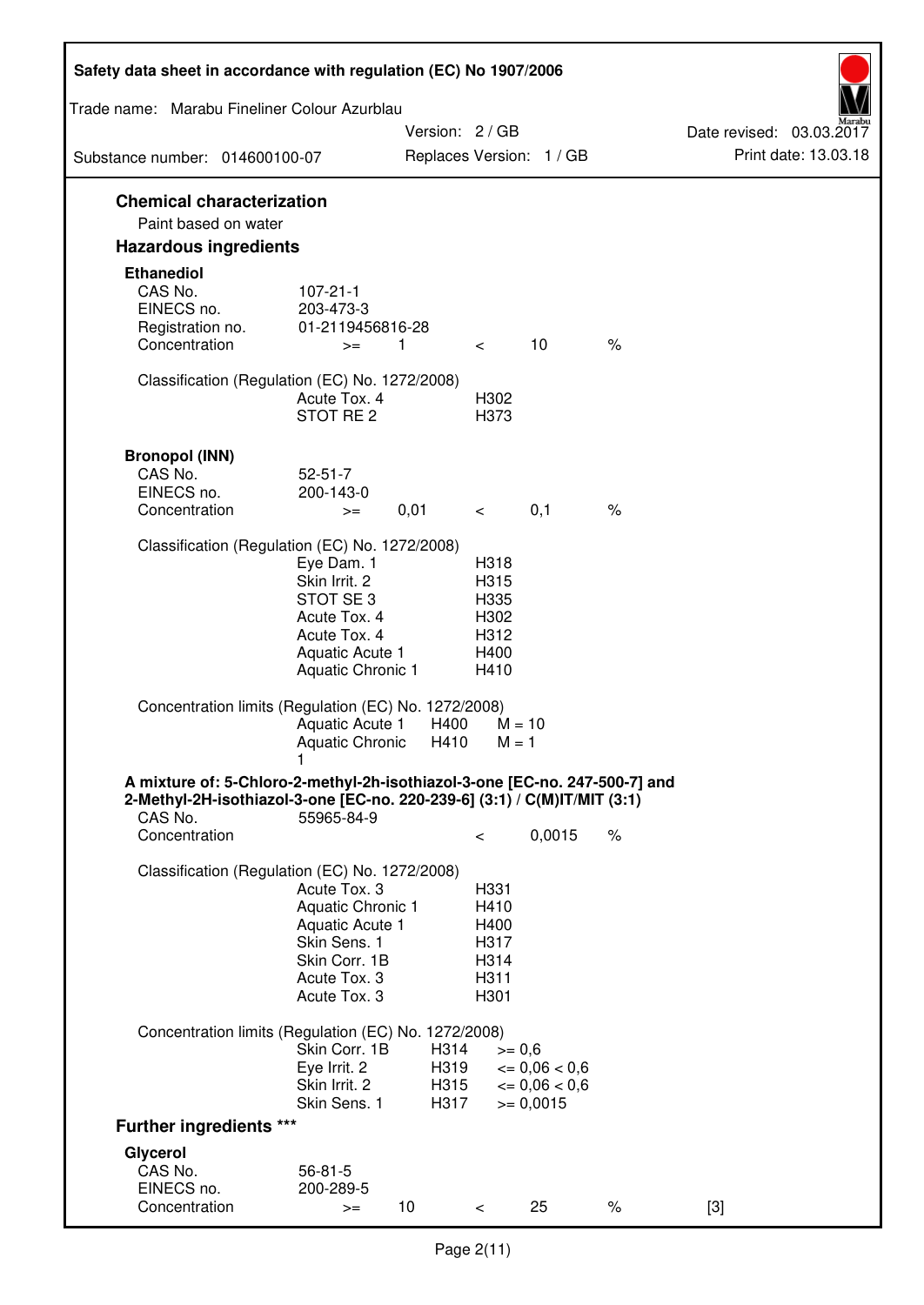|                        |                                                                    | Safety data sheet in accordance with regulation (EC) No 1907/2006                                          |                          |
|------------------------|--------------------------------------------------------------------|------------------------------------------------------------------------------------------------------------|--------------------------|
|                        | Trade name: Marabu Fineliner Colour Azurblau                       |                                                                                                            |                          |
|                        |                                                                    | Version: 2/GB                                                                                              | Date revised: 03.03.2017 |
|                        | Substance number: 014600100-07                                     | Replaces Version: 1 / GB                                                                                   | Print date: 13.03.18     |
|                        |                                                                    |                                                                                                            |                          |
|                        |                                                                    |                                                                                                            |                          |
|                        |                                                                    |                                                                                                            |                          |
| $\star$                |                                                                    |                                                                                                            |                          |
|                        | [3] Substance with occupational exposure limits                    |                                                                                                            |                          |
|                        | <b>SECTION 4: First aid measures</b>                               |                                                                                                            |                          |
|                        | 4.1. Description of first aid measures                             |                                                                                                            |                          |
|                        | After skin contact                                                 |                                                                                                            |                          |
|                        |                                                                    | Wash with plenty of water and soap. Do NOT use solvents or thinners.                                       |                          |
|                        | After eye contact                                                  |                                                                                                            |                          |
| <b>After ingestion</b> |                                                                    | Separate eyelids, wash the eyes thoroughly with water (15 min.). In case of irritation consult an oculist. |                          |
|                        |                                                                    | Rinse mouth thoroughly with water. If larger amounts are swallowed or in the event of symptoms take        |                          |
|                        | medical treatment.                                                 |                                                                                                            |                          |
|                        | Until now no symptoms known so far.                                | 4.2. Most important symptoms and effects, both acute and delayed                                           |                          |
|                        |                                                                    | 4.3. Indication of any immediate medical attention and special treatment needed                            |                          |
|                        | Hints for the physician / treatment                                |                                                                                                            |                          |
|                        | Treat symptomatically                                              |                                                                                                            |                          |
|                        | <b>SECTION 5: Firefighting measures</b>                            |                                                                                                            |                          |
|                        | 5.1. Extinguishing media                                           |                                                                                                            |                          |
|                        | Suitable extinguishing media                                       |                                                                                                            |                          |
|                        | Carbon dioxide, Foam, Sand, Water                                  |                                                                                                            |                          |
|                        |                                                                    | 5.2. Special hazards arising from the substance or mixture                                                 |                          |
|                        | black smoke                                                        | In the event of fire the following can be released: Carbon monoxide (CO); Carbon dioxide (CO2); dense      |                          |
|                        | 5.3. Advice for firefighters                                       |                                                                                                            |                          |
|                        | <b>Other information</b>                                           |                                                                                                            |                          |
|                        |                                                                    | Collect contaminated fire-fighting water separately, must not be discharged into the drains.               |                          |
|                        | <b>SECTION 6: Accidental release measures</b>                      |                                                                                                            |                          |
|                        |                                                                    | 6.1. Personal precautions, protective equipment and emergency procedures                                   |                          |
|                        | No particular measures required.                                   |                                                                                                            |                          |
|                        | 6.2. Environmental precautions<br>No particular measures required. |                                                                                                            |                          |
|                        |                                                                    | 6.3. Methods and material for containment and cleaning up                                                  |                          |

Clean preferably with a detergent - avoid use of solvents.

# **6.4. Reference to other sections**

Information regarding Safe handling, see Section 7. Information regarding personal protective measures, see Section 8. Information regarding waste disposal, see Section 13.

# **SECTION 7: Handling and storage**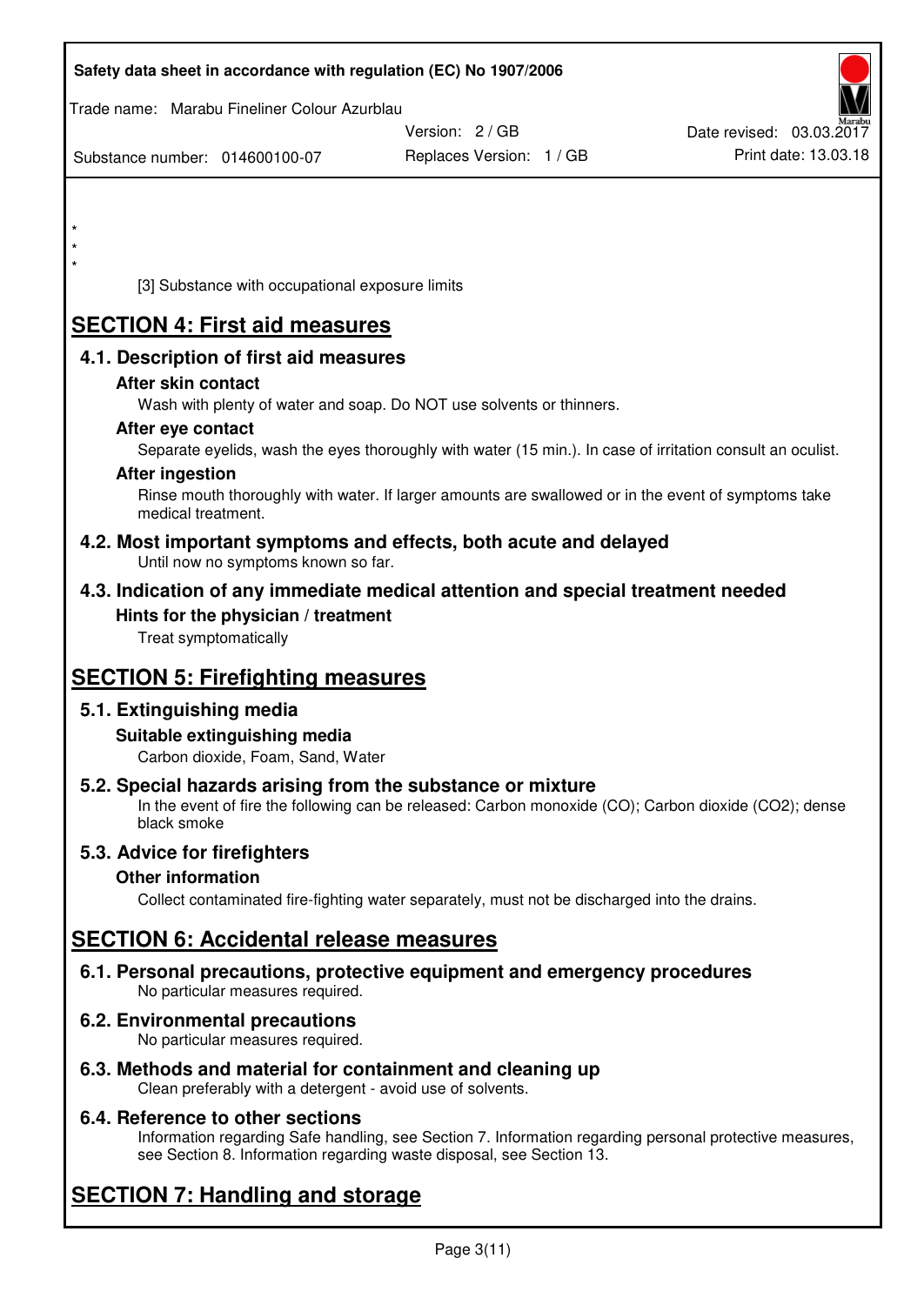| Safety data sheet in accordance with regulation (EC) No 1907/2006                                                                                                      |                                                                                                                                                                                                            |                          |
|------------------------------------------------------------------------------------------------------------------------------------------------------------------------|------------------------------------------------------------------------------------------------------------------------------------------------------------------------------------------------------------|--------------------------|
| Trade name: Marabu Fineliner Colour Azurblau                                                                                                                           |                                                                                                                                                                                                            |                          |
|                                                                                                                                                                        | Version: 2/GB                                                                                                                                                                                              | Date revised: 03.03.2017 |
| Substance number: 014600100-07                                                                                                                                         | Replaces Version: 1 / GB                                                                                                                                                                                   | Print date: 13.03.18     |
| 7.1. Precautions for safe handling<br>Advice on safe handling<br>Advice on protection against fire and explosion<br>No special measures required.<br>Temperature class | Avoid skin and eye contact. Smoking, eating and drinking shall be prohibited in application area.<br>Classification of fires / temperature class / Ignition group / Dust explosion class<br>T <sub>2</sub> |                          |
| 7.2. Conditions for safe storage, including any incompatibilities                                                                                                      |                                                                                                                                                                                                            |                          |
| Requirements for storage rooms and vessels<br>Store in frostfree conditions.                                                                                           |                                                                                                                                                                                                            |                          |
| Storage class according to TRGS 510                                                                                                                                    |                                                                                                                                                                                                            |                          |
| Storage class according to<br>12<br><b>TRGS 510</b>                                                                                                                    | Non-combustible liquids                                                                                                                                                                                    |                          |
| 7.3. Specific end use(s)<br>Paint                                                                                                                                      |                                                                                                                                                                                                            |                          |
| <b>SECTION 8: Exposure controls/personal protection</b>                                                                                                                |                                                                                                                                                                                                            |                          |
| 8.1. Control parameters                                                                                                                                                |                                                                                                                                                                                                            |                          |
| <b>Exposure limit values</b>                                                                                                                                           |                                                                                                                                                                                                            |                          |
| <b>Ethanediol</b>                                                                                                                                                      |                                                                                                                                                                                                            |                          |
| List<br><b>Type</b>                                                                                                                                                    | EH40<br>WEL                                                                                                                                                                                                |                          |
| Value                                                                                                                                                                  | 10<br>mg/m <sup>3</sup>                                                                                                                                                                                    |                          |
| Skin resorption / sensibilisation: Sk;<br>Glycerol                                                                                                                     | <b>Status: 2011</b>                                                                                                                                                                                        |                          |
| List                                                                                                                                                                   | EH40                                                                                                                                                                                                       |                          |
| Type<br>Value                                                                                                                                                          | <b>WEL</b><br>10<br>mg/m <sup>3</sup>                                                                                                                                                                      |                          |
| <b>Status: 2011</b>                                                                                                                                                    |                                                                                                                                                                                                            |                          |
| <b>Other information</b>                                                                                                                                               |                                                                                                                                                                                                            |                          |
| There are not known any further control parameters.                                                                                                                    |                                                                                                                                                                                                            |                          |
| <b>Derived No/Minimal Effect Levels (DNEL/DMEL)</b>                                                                                                                    |                                                                                                                                                                                                            |                          |
| <b>Ethanediol</b><br>Type of value                                                                                                                                     | Derived No Effect Level (DNEL)                                                                                                                                                                             |                          |
| Reference group                                                                                                                                                        | Worker                                                                                                                                                                                                     |                          |
| Duration of exposure                                                                                                                                                   | Long term                                                                                                                                                                                                  |                          |
| Route of exposure<br>Mode of action                                                                                                                                    | inhalative<br>Local effects                                                                                                                                                                                |                          |
| Concentration                                                                                                                                                          | 35                                                                                                                                                                                                         | mg/m <sup>3</sup>        |
| Type of value                                                                                                                                                          | Derived No Effect Level (DNEL)                                                                                                                                                                             |                          |
| Reference group                                                                                                                                                        | Worker                                                                                                                                                                                                     |                          |
| Duration of exposure                                                                                                                                                   | Long term                                                                                                                                                                                                  |                          |
| Route of exposure<br>Mode of action                                                                                                                                    | dermal<br>Systemic effects                                                                                                                                                                                 |                          |
| Concentration                                                                                                                                                          | 106                                                                                                                                                                                                        | mg/kg                    |
| Type of value<br>Reference group                                                                                                                                       | Derived No Effect Level (DNEL)<br>Consumer                                                                                                                                                                 |                          |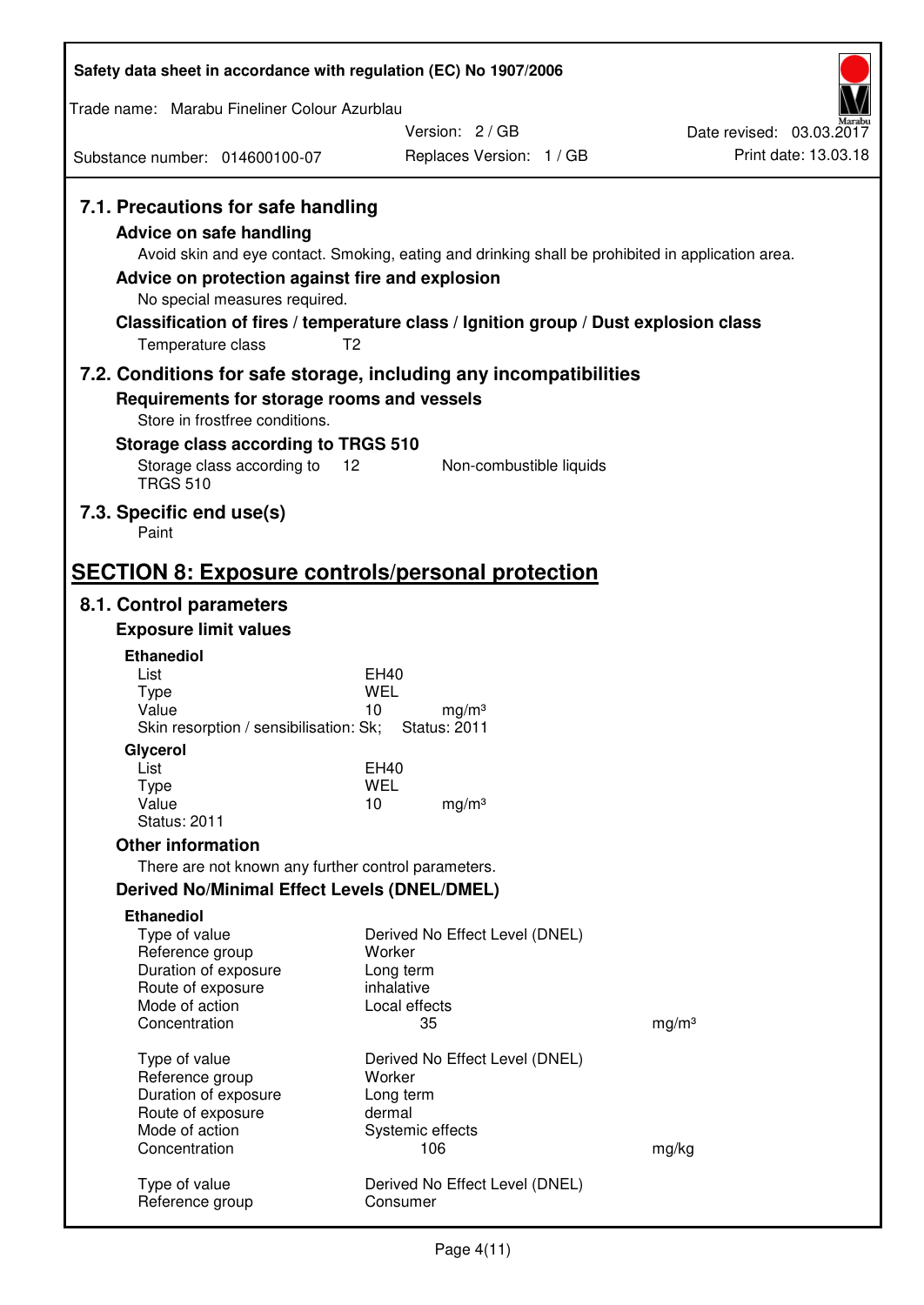| Safety data sheet in accordance with regulation (EC) No 1907/2006                                                                                            |                                                                                                                                                                                                                                                   |                                                  |
|--------------------------------------------------------------------------------------------------------------------------------------------------------------|---------------------------------------------------------------------------------------------------------------------------------------------------------------------------------------------------------------------------------------------------|--------------------------------------------------|
| Trade name: Marabu Fineliner Colour Azurblau                                                                                                                 |                                                                                                                                                                                                                                                   |                                                  |
| Substance number: 014600100-07                                                                                                                               | Version: 2 / GB<br>Replaces Version: 1 / GB                                                                                                                                                                                                       | Date revised: 03.03.2017<br>Print date: 13.03.18 |
| Duration of exposure<br>Route of exposure<br>Mode of action<br>Concentration                                                                                 | Long term<br>inhalative<br>Local effects<br>7                                                                                                                                                                                                     | mg/m <sup>3</sup>                                |
| Type of value<br>Reference group<br>Duration of exposure<br>Route of exposure<br>Mode of action<br>Concentration                                             | Derived No Effect Level (DNEL)<br>Consumer<br>Long term<br>dermal<br>Systemic effects<br>53                                                                                                                                                       | mg/kg                                            |
| <b>Predicted No Effect Concentration (PNEC)</b>                                                                                                              |                                                                                                                                                                                                                                                   |                                                  |
| <b>Ethanediol</b><br>Type of value<br><b>Type</b><br>Concentration                                                                                           | <b>PNEC</b><br>Freshwater<br>10                                                                                                                                                                                                                   | mg/l                                             |
| Type of value<br><b>Type</b><br>Concentration                                                                                                                | <b>PNEC</b><br>Saltwater<br>1                                                                                                                                                                                                                     | mg/l                                             |
| Type of value<br><b>Type</b><br>Concentration                                                                                                                | <b>PNEC</b><br>Water (intermittent release)<br>10                                                                                                                                                                                                 | mg/l                                             |
| Type of value<br><b>Type</b><br>Concentration                                                                                                                | <b>PNEC</b><br>Sewage treatment plant (STP)<br>199,5                                                                                                                                                                                              | mg/l                                             |
| Type of value<br><b>Type</b><br>Concentration                                                                                                                | <b>PNEC</b><br>Freshwater sediment<br>37                                                                                                                                                                                                          | mg/kg                                            |
| Type of value<br><b>Type</b><br>Concentration                                                                                                                | <b>PNEC</b><br>Marine sediment<br>3,7                                                                                                                                                                                                             | mg/kg                                            |
| Type of value<br><b>Type</b><br>Concentration                                                                                                                | <b>PNEC</b><br>Soil<br>1,53                                                                                                                                                                                                                       | mg/kg                                            |
| 8.2. Exposure controls<br><b>Exposure controls</b><br>Provide adequate ventilation.                                                                          |                                                                                                                                                                                                                                                   |                                                  |
| <b>Respiratory protection</b><br>Not necessary.<br><b>Hand protection</b>                                                                                    |                                                                                                                                                                                                                                                   |                                                  |
| Not necessary.<br>In case of intensive contact wear protective gloves.<br>individual or combination of chemicals.<br>Material thickness<br>Breakthrough time | There is no one glove material or combination of materials that will give unlimited resistance to any<br>For prolonged or repeated handling nitrile rubber gloves with textile undergloves are required.<br>0,5<br>$\geq$<br>mm<br>30<br>min<br>< |                                                  |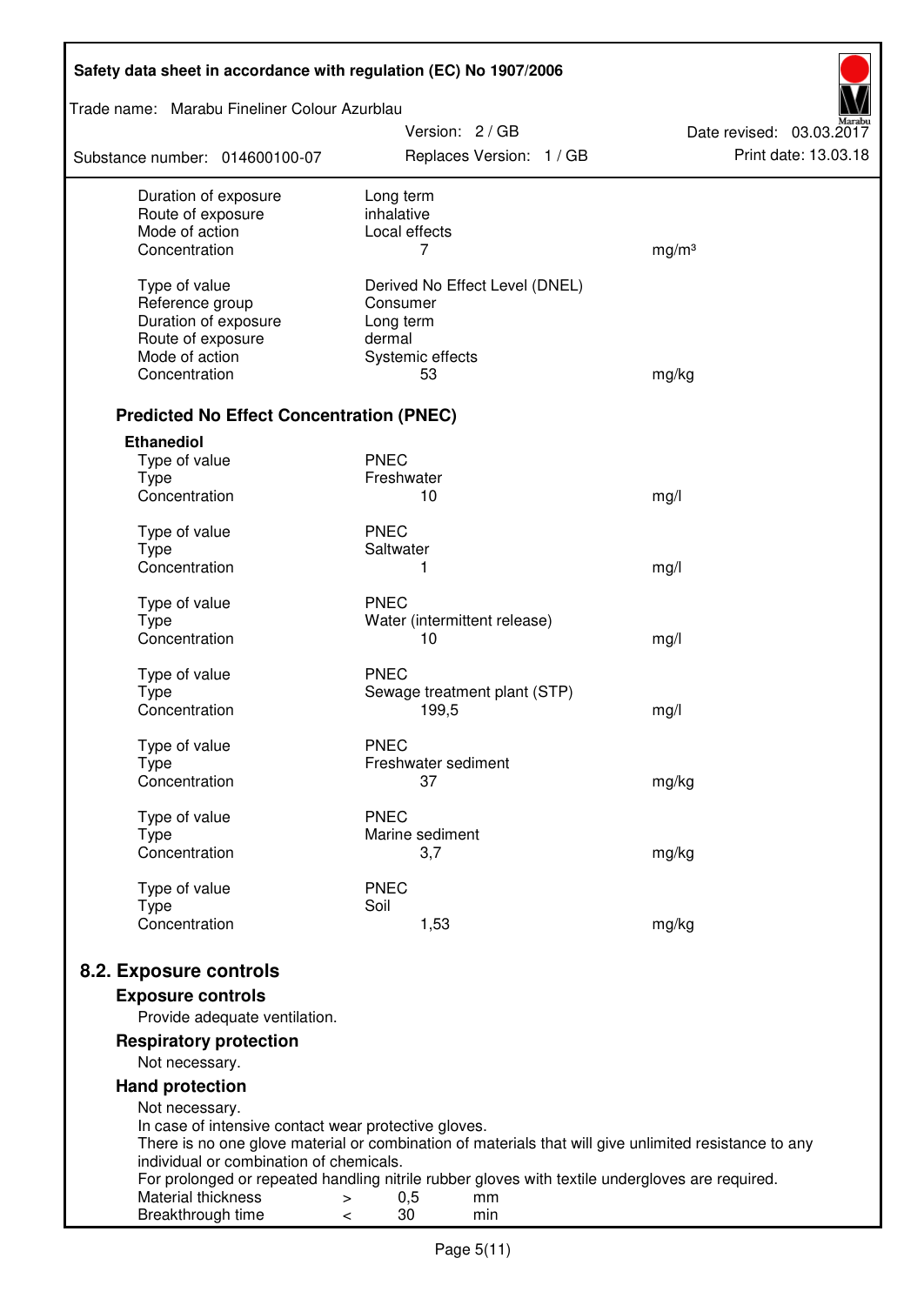| Safety data sheet in accordance with regulation (EC) No 1907/2006                                                                                                                                                                                                                                                                                            |                                 |                          |                                                                                                                                                                                                                                                                                                                    |
|--------------------------------------------------------------------------------------------------------------------------------------------------------------------------------------------------------------------------------------------------------------------------------------------------------------------------------------------------------------|---------------------------------|--------------------------|--------------------------------------------------------------------------------------------------------------------------------------------------------------------------------------------------------------------------------------------------------------------------------------------------------------------|
| Trade name: Marabu Fineliner Colour Azurblau                                                                                                                                                                                                                                                                                                                 |                                 |                          |                                                                                                                                                                                                                                                                                                                    |
|                                                                                                                                                                                                                                                                                                                                                              | Version: 2 / GB                 |                          | Date revised: 03.03.2017                                                                                                                                                                                                                                                                                           |
| Substance number: 014600100-07                                                                                                                                                                                                                                                                                                                               |                                 | Replaces Version: 1 / GB | Print date: 13.03.18                                                                                                                                                                                                                                                                                               |
| The breakthrough time must be greater than the end use time of the product.<br>replacement must be followed.<br>Gloves should be replaced regularly and if there is any sign of damage to the glove material.<br>Always ensure that gloves are free from defects and that they are stored and used correctly.<br>maintenance.<br>once exposure has occurred. |                                 |                          | The instructions and information provided by the glove manufacturer on use, storage, maintenance and<br>The performance or effectiveness of the glove may be reduced by physical/ chemical damage and poor<br>Barrier creams may help to protect the exposed areas of the skin, they should however not be applied |
| Eye protection                                                                                                                                                                                                                                                                                                                                               |                                 |                          |                                                                                                                                                                                                                                                                                                                    |
| Not necessary.                                                                                                                                                                                                                                                                                                                                               |                                 |                          |                                                                                                                                                                                                                                                                                                                    |
| <b>Body protection</b><br>Not applicable.                                                                                                                                                                                                                                                                                                                    |                                 |                          |                                                                                                                                                                                                                                                                                                                    |
| <b>SECTION 9: Physical and chemical properties</b>                                                                                                                                                                                                                                                                                                           |                                 |                          |                                                                                                                                                                                                                                                                                                                    |
| 9.1. Information on basic physical and chemical properties                                                                                                                                                                                                                                                                                                   |                                 |                          |                                                                                                                                                                                                                                                                                                                    |
| <b>Form</b><br><b>Colour</b>                                                                                                                                                                                                                                                                                                                                 | liquid<br>coloured              |                          |                                                                                                                                                                                                                                                                                                                    |
| <b>Odour</b>                                                                                                                                                                                                                                                                                                                                                 | odourless                       |                          |                                                                                                                                                                                                                                                                                                                    |
| <b>Odour threshold</b>                                                                                                                                                                                                                                                                                                                                       |                                 |                          |                                                                                                                                                                                                                                                                                                                    |
| Remarks                                                                                                                                                                                                                                                                                                                                                      | No data available               |                          |                                                                                                                                                                                                                                                                                                                    |
|                                                                                                                                                                                                                                                                                                                                                              |                                 |                          |                                                                                                                                                                                                                                                                                                                    |
| <b>Melting point</b>                                                                                                                                                                                                                                                                                                                                         |                                 |                          |                                                                                                                                                                                                                                                                                                                    |
| Remarks                                                                                                                                                                                                                                                                                                                                                      | not determined                  |                          |                                                                                                                                                                                                                                                                                                                    |
| <b>Freezing point</b>                                                                                                                                                                                                                                                                                                                                        |                                 |                          |                                                                                                                                                                                                                                                                                                                    |
| Remarks                                                                                                                                                                                                                                                                                                                                                      | not determined                  |                          |                                                                                                                                                                                                                                                                                                                    |
| Initial boiling point and boiling range                                                                                                                                                                                                                                                                                                                      |                                 |                          |                                                                                                                                                                                                                                                                                                                    |
| Value<br>Pressure                                                                                                                                                                                                                                                                                                                                            | appr. 100<br>1.013              | hPa                      | $^{\circ}C$                                                                                                                                                                                                                                                                                                        |
| Source                                                                                                                                                                                                                                                                                                                                                       | Literature value                |                          |                                                                                                                                                                                                                                                                                                                    |
| <b>Flash point</b>                                                                                                                                                                                                                                                                                                                                           |                                 |                          |                                                                                                                                                                                                                                                                                                                    |
| Remarks                                                                                                                                                                                                                                                                                                                                                      | Not applicable                  |                          |                                                                                                                                                                                                                                                                                                                    |
| Evaporation rate (ether $= 1$ ) :                                                                                                                                                                                                                                                                                                                            |                                 |                          |                                                                                                                                                                                                                                                                                                                    |
| Remarks                                                                                                                                                                                                                                                                                                                                                      | not determined                  |                          |                                                                                                                                                                                                                                                                                                                    |
| Flammability (solid, gas)<br>Not applicable                                                                                                                                                                                                                                                                                                                  |                                 |                          |                                                                                                                                                                                                                                                                                                                    |
| Upper/lower flammability or explosive limits                                                                                                                                                                                                                                                                                                                 |                                 |                          |                                                                                                                                                                                                                                                                                                                    |
| Lower explosion limit                                                                                                                                                                                                                                                                                                                                        | 3,2<br>appr.                    |                          | $%$ $(V)$                                                                                                                                                                                                                                                                                                          |
| Upper explosion limit<br>Source                                                                                                                                                                                                                                                                                                                              | 53<br>appr.<br>Literature value |                          | $%$ (V)                                                                                                                                                                                                                                                                                                            |
| Vapour pressure                                                                                                                                                                                                                                                                                                                                              |                                 |                          |                                                                                                                                                                                                                                                                                                                    |
| Value                                                                                                                                                                                                                                                                                                                                                        | 23<br>appr.<br>20               | °۲                       | hPa                                                                                                                                                                                                                                                                                                                |
| Temperature<br>Method                                                                                                                                                                                                                                                                                                                                        | Value taken from the literature |                          |                                                                                                                                                                                                                                                                                                                    |
| <b>Vapour density</b>                                                                                                                                                                                                                                                                                                                                        |                                 |                          |                                                                                                                                                                                                                                                                                                                    |
| Remarks                                                                                                                                                                                                                                                                                                                                                      | not determined                  |                          |                                                                                                                                                                                                                                                                                                                    |
| <b>Density</b>                                                                                                                                                                                                                                                                                                                                               |                                 |                          |                                                                                                                                                                                                                                                                                                                    |
| Remarks                                                                                                                                                                                                                                                                                                                                                      | not determined                  |                          |                                                                                                                                                                                                                                                                                                                    |
| Solubility in water                                                                                                                                                                                                                                                                                                                                          |                                 |                          |                                                                                                                                                                                                                                                                                                                    |
| Remarks                                                                                                                                                                                                                                                                                                                                                      | miscible                        |                          |                                                                                                                                                                                                                                                                                                                    |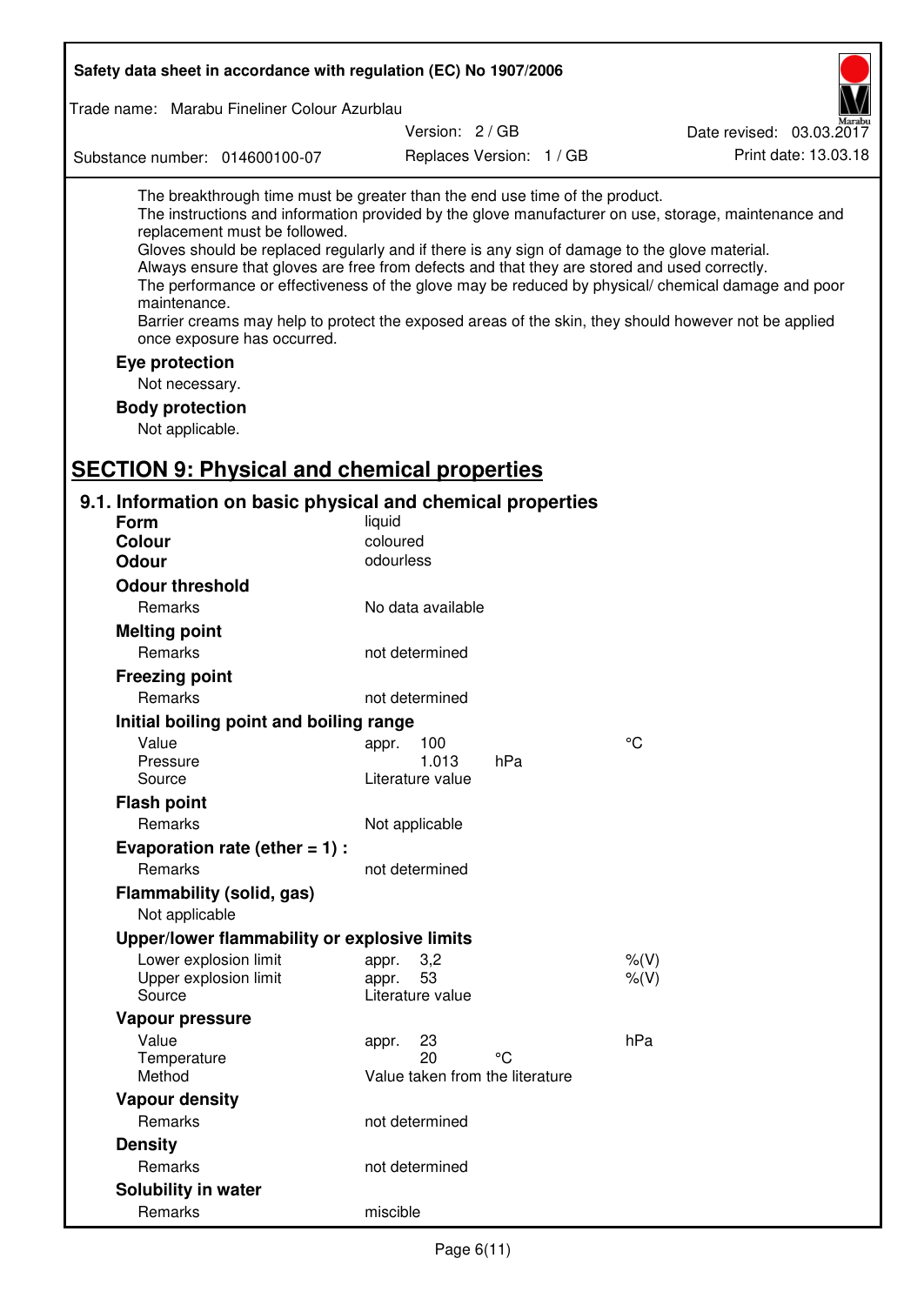|                                              |                                            | Safety data sheet in accordance with regulation (EC) No 1907/2006 |    |                                                  |
|----------------------------------------------|--------------------------------------------|-------------------------------------------------------------------|----|--------------------------------------------------|
| Trade name: Marabu Fineliner Colour Azurblau |                                            | Version: 2/GB                                                     |    |                                                  |
| Substance number: 014600100-07               |                                            | Replaces Version: 1 / GB                                          |    | Date revised: 03.03.2017<br>Print date: 13.03.18 |
| Ignition temperature                         |                                            |                                                                   |    |                                                  |
| Value                                        |                                            | 410<br>appr.                                                      | °C |                                                  |
| Source                                       |                                            | Literature value                                                  |    |                                                  |
| <b>Viscosity</b>                             |                                            |                                                                   |    |                                                  |
| Remarks                                      |                                            |                                                                   |    |                                                  |
| Remarks                                      |                                            | not determined                                                    |    |                                                  |
| 9.2. Other information                       |                                            |                                                                   |    |                                                  |
| <b>Other information</b>                     |                                            |                                                                   |    |                                                  |
| None known                                   |                                            |                                                                   |    |                                                  |
| <b>SECTION 10: Stability and reactivity</b>  |                                            |                                                                   |    |                                                  |
| 10.1. Reactivity<br>None                     |                                            |                                                                   |    |                                                  |
| 10.2. Chemical stability                     | No hazardous reactions known.              |                                                                   |    |                                                  |
| 10.3. Possibility of hazardous reactions     | No hazardous reactions known.              |                                                                   |    |                                                  |
| 10.4. Conditions to avoid                    |                                            |                                                                   |    |                                                  |
|                                              | No hazardous reactions known.              |                                                                   |    |                                                  |
| 10.5. Incompatible materials<br>None         |                                            |                                                                   |    |                                                  |
| 10.6. Hazardous decomposition products       | No hazardous decomposition products known. |                                                                   |    |                                                  |
| <b>SECTION 11: Toxicological information</b> |                                            |                                                                   |    |                                                  |
| 11.1. Information on toxicological effects   |                                            |                                                                   |    |                                                  |
| <b>Acute oral toxicity</b>                   |                                            |                                                                   |    |                                                  |
| Remarks                                      |                                            | Based on available data, the classification criteria are not met. |    |                                                  |
| <b>Acute dermal toxicity</b>                 |                                            |                                                                   |    |                                                  |
| Remarks                                      |                                            | Based on available data, the classification criteria are not met. |    |                                                  |
|                                              | <b>Acute inhalational toxicity</b>         |                                                                   |    |                                                  |
| Remarks                                      |                                            | Based on available data, the classification criteria are not met. |    |                                                  |
| <b>Skin corrosion/irritation</b>             |                                            |                                                                   |    |                                                  |
| Remarks                                      |                                            | Based on available data, the classification criteria are not met. |    |                                                  |
|                                              | Serious eye damage/irritation              |                                                                   |    |                                                  |
| Remarks                                      |                                            | Based on available data, the classification criteria are not met. |    |                                                  |
| <b>Sensitization</b>                         |                                            |                                                                   |    |                                                  |
| Remarks                                      |                                            | Based on available data, the classification criteria are not met. |    |                                                  |
| <b>Mutagenicity</b>                          |                                            |                                                                   |    |                                                  |
| Remarks                                      |                                            | Based on available data, the classification criteria are not met. |    |                                                  |
| <b>Reproductive toxicity</b>                 |                                            |                                                                   |    |                                                  |
| Remarks                                      |                                            | Based on available data, the classification criteria are not met. |    |                                                  |
| Carcinogenicity                              |                                            |                                                                   |    |                                                  |
| Remarks                                      |                                            | Based on available data, the classification criteria are not met. |    |                                                  |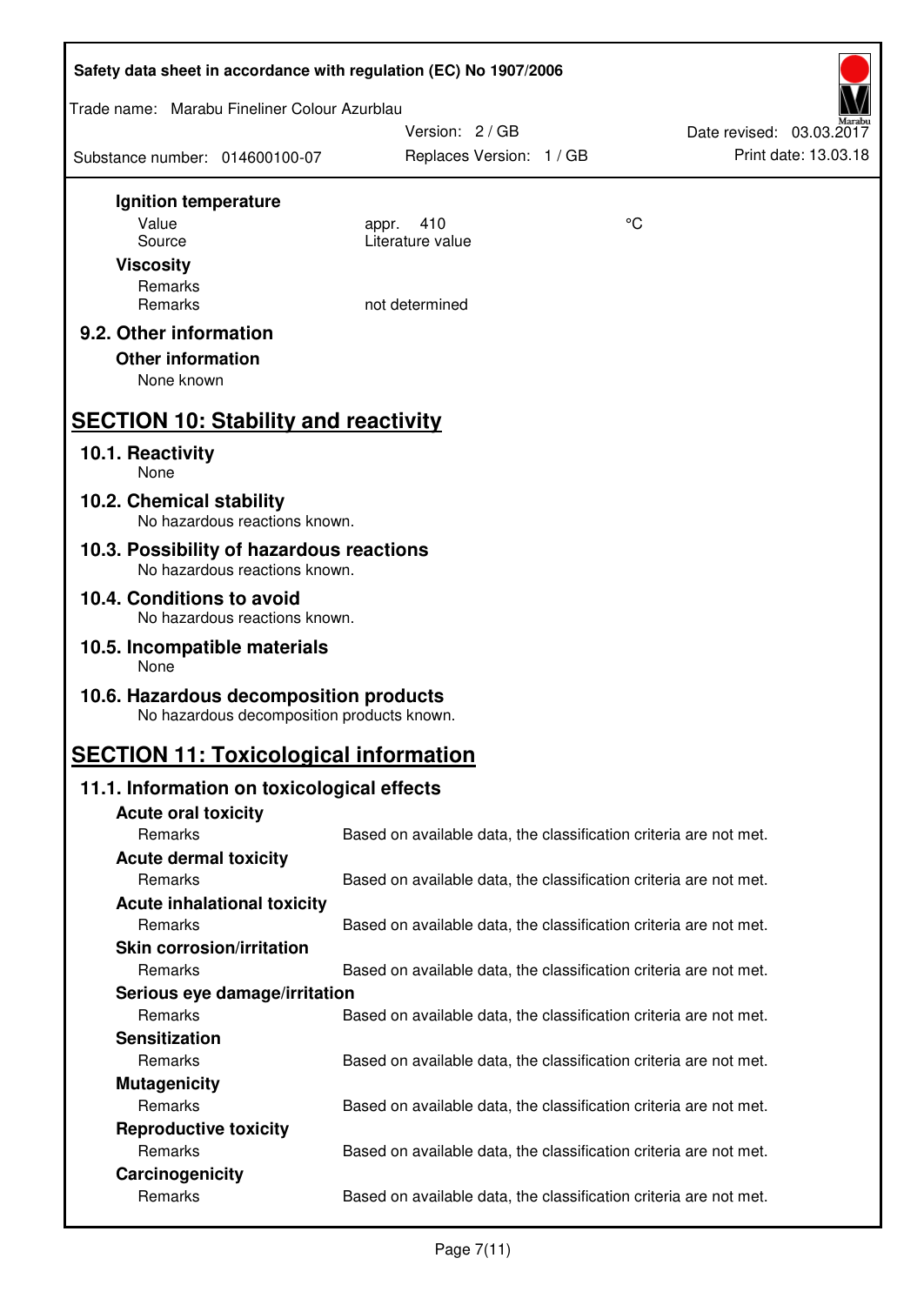#### **Safety data sheet in accordance with regulation (EC) No 1907/2006**

Trade name: Marabu Fineliner Colour Azurblau

Substance number: 014600100-07

Version: 2 / GB

Replaces Version: 1 / GB Print date: 13.03.18 Date revised: 03.03.2017

**Specific Target Organ Toxicity (STOT)** 

**Single exposure** 

Based on available data, the classification criteria are not met.

**Repeated exposure** 

Remarks Based on available data, the classification criteria are not met.

#### **Aspiration hazard**

Based on available data, the classification criteria are not met.

#### **Experience in practice**

Provided all the recommended protective and safety precautions are taken, experience shows that no risk to health can be expected.

#### **Other information**

There are no data available on the mixture itself. The mixture has been assessed following the additivity method of the GHS/CLP Regulation (EC) No 1272/2008.

# **SECTION 12: Ecological information**

# **12.1. Toxicity**

### **General information**

There are no data available on the mixture itself.Do not allow to enter drains or water courses.The mixture has been assessed following the summation method of the CLP Regulation (EC) No 1272/2008 and is not classified as dangerous for the environment.

# **12.2. Persistence and degradability**

#### **General information**

There are no data available on the mixture itself.

# **12.3. Bioaccumulative potential**

#### **General information**

There are no data available on the mixture itself.

#### **12.4. Mobility in soil**

#### **General information**

There are no data available on the mixture itself.

**12.5. Results of PBT and vPvB assessment** 

#### **General information**

There are no data available on the mixture itself.

#### **12.6. Other adverse effects**

#### **General information**

There are no data available on the mixture itself.

# **SECTION 13: Disposal considerations**

# **13.1. Waste treatment methods**

#### **Disposal recommendations for the product**

The product can be placed with other household refuse. Small residues in containers can be washed-out with water and put into the drainage system.

#### **Disposal recommendations for packaging**

Packaging that cannot be cleaned should be disposed off as product waste. Completely emptied packagings can be given for recycling.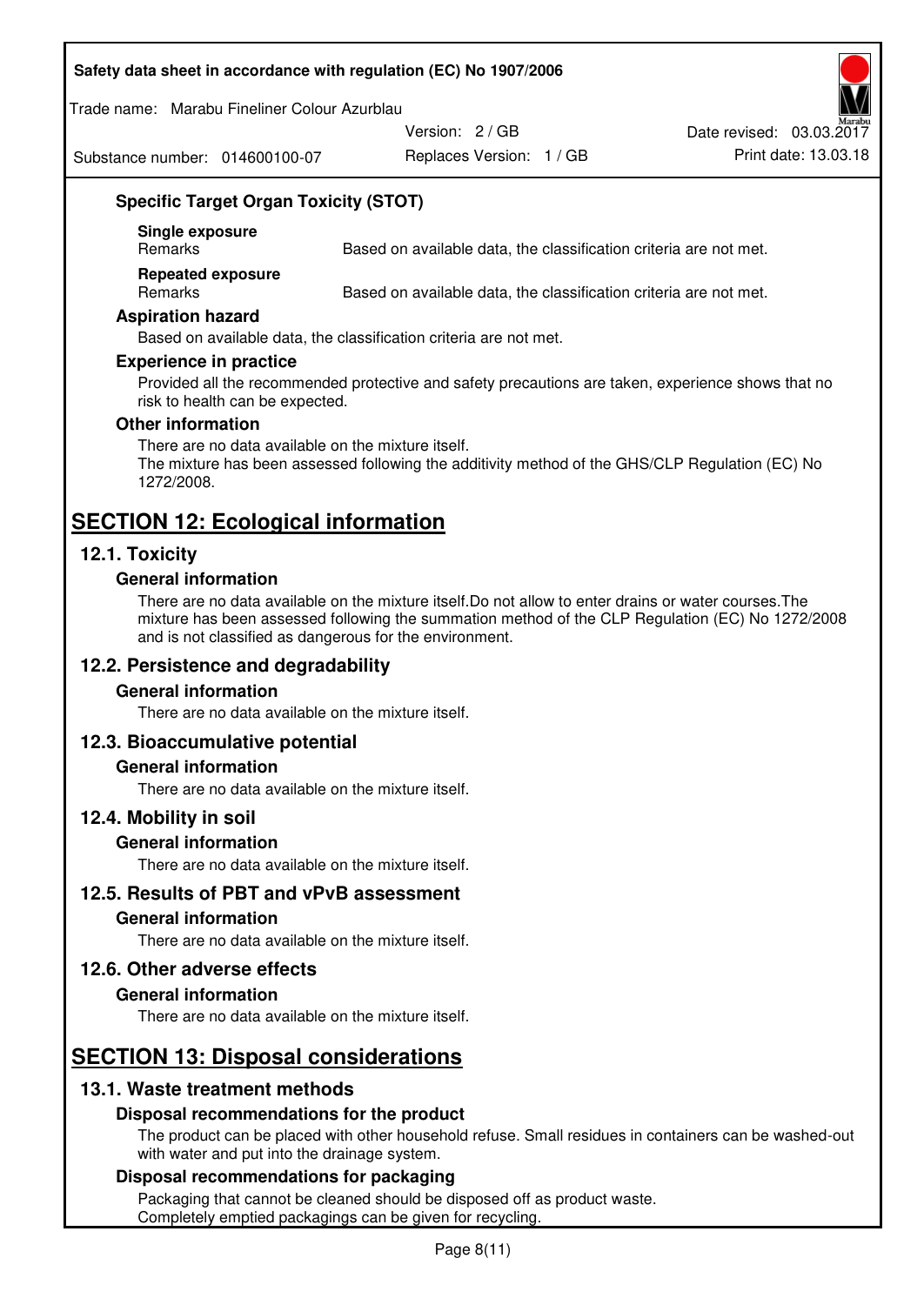| Safety data sheet in accordance with regulation (EC) No 1907/2006                          |                                                                                                       |                                                  |
|--------------------------------------------------------------------------------------------|-------------------------------------------------------------------------------------------------------|--------------------------------------------------|
| Trade name: Marabu Fineliner Colour Azurblau                                               |                                                                                                       |                                                  |
|                                                                                            | Version: 2 / GB                                                                                       | Date revised: 03.03.2017<br>Print date: 13.03.18 |
| Substance number: 014600100-07                                                             | Replaces Version: 1 / GB                                                                              |                                                  |
| <b>SECTION 14: Transport information</b>                                                   |                                                                                                       |                                                  |
| <b>Land transport ADR/RID</b>                                                              |                                                                                                       |                                                  |
| Non-dangerous goods<br>14.1. UN number<br>$UN -$                                           |                                                                                                       |                                                  |
| 14.2. UN proper shipping name                                                              |                                                                                                       |                                                  |
| 14.3. Transport hazard class(es)                                                           |                                                                                                       |                                                  |
| Class                                                                                      |                                                                                                       |                                                  |
| Label<br>14.4. Packing group                                                               |                                                                                                       |                                                  |
| Packing group                                                                              |                                                                                                       |                                                  |
| Transport category<br>$\Omega$<br>14.5. Environmental hazards                              |                                                                                                       |                                                  |
|                                                                                            |                                                                                                       |                                                  |
| <b>Marine transport IMDG/GGVSee</b>                                                        |                                                                                                       |                                                  |
| 14.1. UN number                                                                            | The product does not constitute a hazardous substance in sea transport.                               |                                                  |
| $UN -$                                                                                     |                                                                                                       |                                                  |
| 14.2. UN proper shipping name                                                              |                                                                                                       |                                                  |
| 14.3. Transport hazard class(es)                                                           |                                                                                                       |                                                  |
| Class<br>Subsidiary risk                                                                   |                                                                                                       |                                                  |
| 14.4. Packing group                                                                        |                                                                                                       |                                                  |
| Packing group                                                                              |                                                                                                       |                                                  |
| 14.5. Environmental hazards<br>no                                                          |                                                                                                       |                                                  |
| Air transport ICAO/IATA                                                                    |                                                                                                       |                                                  |
| The product does not constitute a hazardous substance in air transport.<br>14.1. UN number |                                                                                                       |                                                  |
| $UN -$<br>14.2. UN proper shipping name                                                    |                                                                                                       |                                                  |
|                                                                                            |                                                                                                       |                                                  |
| 14.3. Transport hazard class(es)                                                           |                                                                                                       |                                                  |
| Class<br>Subsidiary risk                                                                   |                                                                                                       |                                                  |
| 14.4. Packing group                                                                        |                                                                                                       |                                                  |
| Packing group                                                                              |                                                                                                       |                                                  |
| 14.5. Environmental hazards                                                                |                                                                                                       |                                                  |
| Information for all modes of transport                                                     |                                                                                                       |                                                  |
| 14.6. Special precautions for user                                                         |                                                                                                       |                                                  |
| Transport within the user's premises:                                                      |                                                                                                       |                                                  |
| Always transport in closed containers that are upright and secure.                         | Ensure that persons transporting the product know what to do in the event of an accident or spillage. |                                                  |
| <b>Other information</b>                                                                   |                                                                                                       |                                                  |
| 14.7. Transport in bulk according to Annex II of Marpol and the IBC Code                   |                                                                                                       |                                                  |
| no                                                                                         |                                                                                                       |                                                  |
| <b>SECTION 15: Regulatory information ***</b>                                              |                                                                                                       |                                                  |
| 15.1. Safety, health and environmental regulations/legislation specific for the substance  |                                                                                                       |                                                  |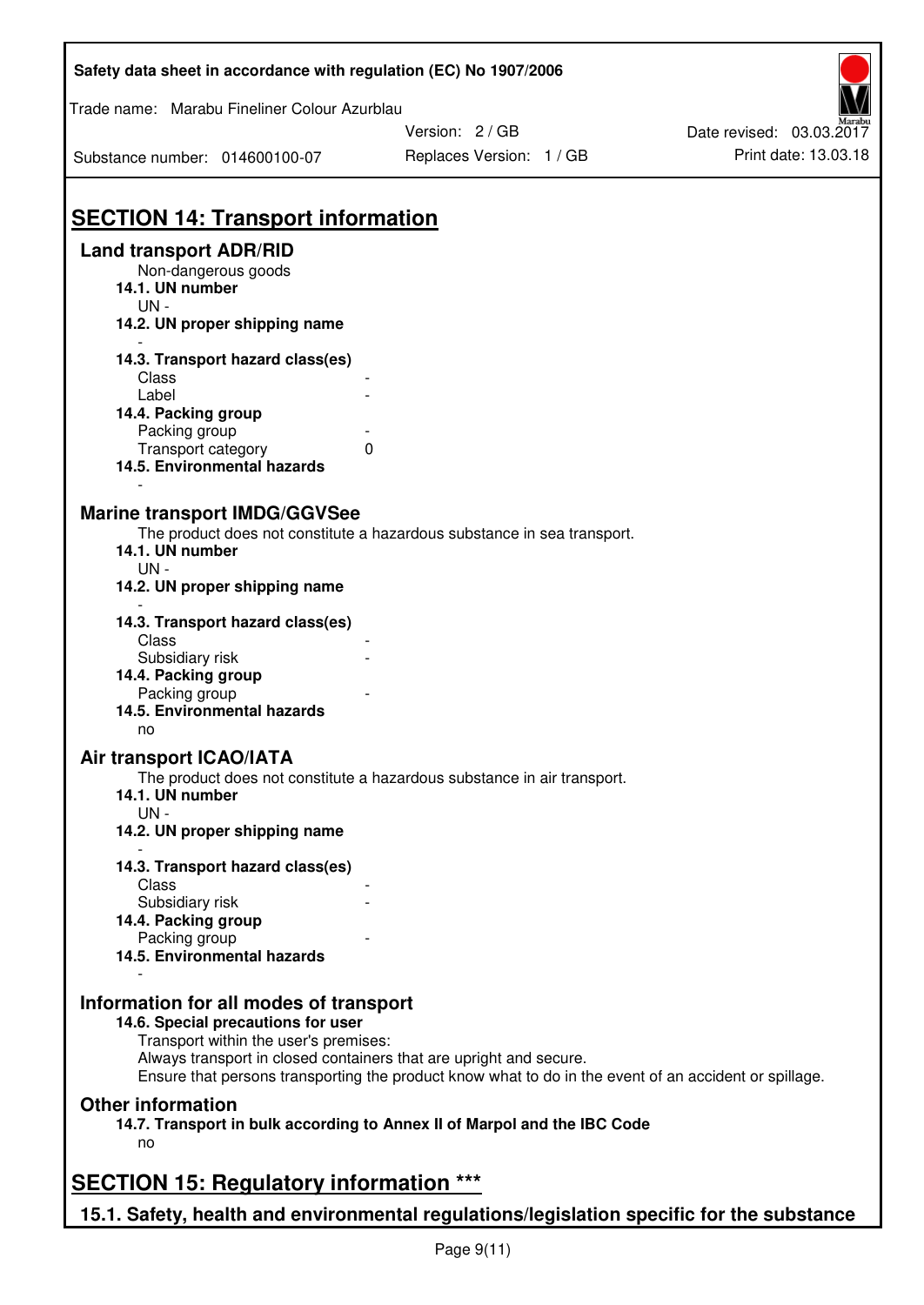| Safety data sheet in accordance with regulation (EC) No 1907/2006                                                                                                                                                                                                                                                                                                                              |                                                                                                                                                                                       |                          |  |  |
|------------------------------------------------------------------------------------------------------------------------------------------------------------------------------------------------------------------------------------------------------------------------------------------------------------------------------------------------------------------------------------------------|---------------------------------------------------------------------------------------------------------------------------------------------------------------------------------------|--------------------------|--|--|
| Trade name: Marabu Fineliner Colour Azurblau                                                                                                                                                                                                                                                                                                                                                   |                                                                                                                                                                                       |                          |  |  |
|                                                                                                                                                                                                                                                                                                                                                                                                | Version: 2 / GB                                                                                                                                                                       | Date revised: 03.03.2017 |  |  |
| Substance number: 014600100-07                                                                                                                                                                                                                                                                                                                                                                 | Replaces Version: 1 / GB                                                                                                                                                              | Print date: 13.03.18     |  |  |
| or mixture                                                                                                                                                                                                                                                                                                                                                                                     |                                                                                                                                                                                       |                          |  |  |
| <b>VOC ***</b>                                                                                                                                                                                                                                                                                                                                                                                 |                                                                                                                                                                                       |                          |  |  |
| VOC (EU)                                                                                                                                                                                                                                                                                                                                                                                       | $\%$<br>$\mathbf 0$                                                                                                                                                                   |                          |  |  |
| <b>Other information</b>                                                                                                                                                                                                                                                                                                                                                                       |                                                                                                                                                                                       |                          |  |  |
| All components are contained in the AICS inventory.<br>All components are contained in the PICCS inventory.<br>All components are contained in the DSL inventory.<br>All components are contained in the IECSC inventory.<br>All components are contained in the NZIOC inventory.<br>All components are contained in the ENCS inventory.<br>All components are contained in the ECL inventory. | All components are contained in the TSCA inventory or exempted.                                                                                                                       |                          |  |  |
| 15.2. Chemical safety assessment                                                                                                                                                                                                                                                                                                                                                               | For this preparation a chemical safety assessment has not been carried out.                                                                                                           |                          |  |  |
| <b>SECTION 16: Other information</b>                                                                                                                                                                                                                                                                                                                                                           |                                                                                                                                                                                       |                          |  |  |
| <b>Hazard statements listed in Chapter 3</b>                                                                                                                                                                                                                                                                                                                                                   |                                                                                                                                                                                       |                          |  |  |
| H301                                                                                                                                                                                                                                                                                                                                                                                           | Toxic if swallowed.                                                                                                                                                                   |                          |  |  |
| H302<br>H311                                                                                                                                                                                                                                                                                                                                                                                   | Harmful if swallowed.<br>Toxic in contact with skin.                                                                                                                                  |                          |  |  |
| H312                                                                                                                                                                                                                                                                                                                                                                                           | Harmful in contact with skin.                                                                                                                                                         |                          |  |  |
| H314                                                                                                                                                                                                                                                                                                                                                                                           | Causes severe skin burns and eye damage.                                                                                                                                              |                          |  |  |
| H315                                                                                                                                                                                                                                                                                                                                                                                           | Causes skin irritation.                                                                                                                                                               |                          |  |  |
| H317                                                                                                                                                                                                                                                                                                                                                                                           | May cause an allergic skin reaction.                                                                                                                                                  |                          |  |  |
| H318                                                                                                                                                                                                                                                                                                                                                                                           | Causes serious eye damage.                                                                                                                                                            |                          |  |  |
| H331                                                                                                                                                                                                                                                                                                                                                                                           | Toxic if inhaled.                                                                                                                                                                     |                          |  |  |
| H335                                                                                                                                                                                                                                                                                                                                                                                           | May cause respiratory irritation.                                                                                                                                                     |                          |  |  |
| H373                                                                                                                                                                                                                                                                                                                                                                                           | May cause damage to organs through prolonged or repeated exposure:                                                                                                                    |                          |  |  |
| H400                                                                                                                                                                                                                                                                                                                                                                                           | Very toxic to aquatic life.                                                                                                                                                           |                          |  |  |
| H410                                                                                                                                                                                                                                                                                                                                                                                           | Very toxic to aquatic life with long lasting effects.                                                                                                                                 |                          |  |  |
| <b>CLP categories listed in Chapter 3</b>                                                                                                                                                                                                                                                                                                                                                      |                                                                                                                                                                                       |                          |  |  |
| Acute Tox. 3                                                                                                                                                                                                                                                                                                                                                                                   | Acute toxicity, Category 3                                                                                                                                                            |                          |  |  |
| Acute Tox. 4                                                                                                                                                                                                                                                                                                                                                                                   | Acute toxicity, Category 4                                                                                                                                                            |                          |  |  |
| Aquatic Acute 1                                                                                                                                                                                                                                                                                                                                                                                | Hazardous to the aquatic environment, acute, Category 1                                                                                                                               |                          |  |  |
| Aquatic Chronic 1                                                                                                                                                                                                                                                                                                                                                                              | Hazardous to the aquatic environment, chronic, Category 1                                                                                                                             |                          |  |  |
| Eye Dam. 1                                                                                                                                                                                                                                                                                                                                                                                     | Serious eye damage, Category 1                                                                                                                                                        |                          |  |  |
| Skin Corr. 1B                                                                                                                                                                                                                                                                                                                                                                                  | Skin corrosion, Category 1B                                                                                                                                                           |                          |  |  |
| Skin Irrit. 2                                                                                                                                                                                                                                                                                                                                                                                  | Skin irritation, Category 2                                                                                                                                                           |                          |  |  |
| Skin Sens. 1<br>STOT RE 2                                                                                                                                                                                                                                                                                                                                                                      | Skin sensitization, Category 1<br>Specific target organ toxicity - repeated exposure, Category 2                                                                                      |                          |  |  |
| STOT SE3                                                                                                                                                                                                                                                                                                                                                                                       | Specific target organ toxicity - single exposure, Category 3                                                                                                                          |                          |  |  |
| <b>Supplemental information</b>                                                                                                                                                                                                                                                                                                                                                                |                                                                                                                                                                                       |                          |  |  |
|                                                                                                                                                                                                                                                                                                                                                                                                | Relevant changes compared with the previous version of the safety data sheet are marked with: ***                                                                                     |                          |  |  |
|                                                                                                                                                                                                                                                                                                                                                                                                | This information is based on our present state of knowledge. However, it should not constitute a                                                                                      |                          |  |  |
|                                                                                                                                                                                                                                                                                                                                                                                                | guarantee for any specific product properties and shall not establish a legally valid relationship.                                                                                   |                          |  |  |
| legislation.                                                                                                                                                                                                                                                                                                                                                                                   | The information in this Safety Data Sheet is based on the present state of knowledge and current                                                                                      |                          |  |  |
|                                                                                                                                                                                                                                                                                                                                                                                                | It provides guidance on health, safety and environmental aspects of the product and should not be                                                                                     |                          |  |  |
|                                                                                                                                                                                                                                                                                                                                                                                                | construed as any guarantee of technical performance or suitability for particular applications.                                                                                       |                          |  |  |
|                                                                                                                                                                                                                                                                                                                                                                                                | The product should not be used for purposes other than those shown in Section 1 without first referring                                                                               |                          |  |  |
|                                                                                                                                                                                                                                                                                                                                                                                                | to the supplier and obtaining written handling instructions.                                                                                                                          |                          |  |  |
|                                                                                                                                                                                                                                                                                                                                                                                                | As the specific conditions of use of the product are outside the supplier's control, the user is responsible                                                                          |                          |  |  |
|                                                                                                                                                                                                                                                                                                                                                                                                | for ensuring that the requirements of relevant legislation are complied with.<br>The information contained in this safety data sheet does not constitute the user's own assessment of |                          |  |  |